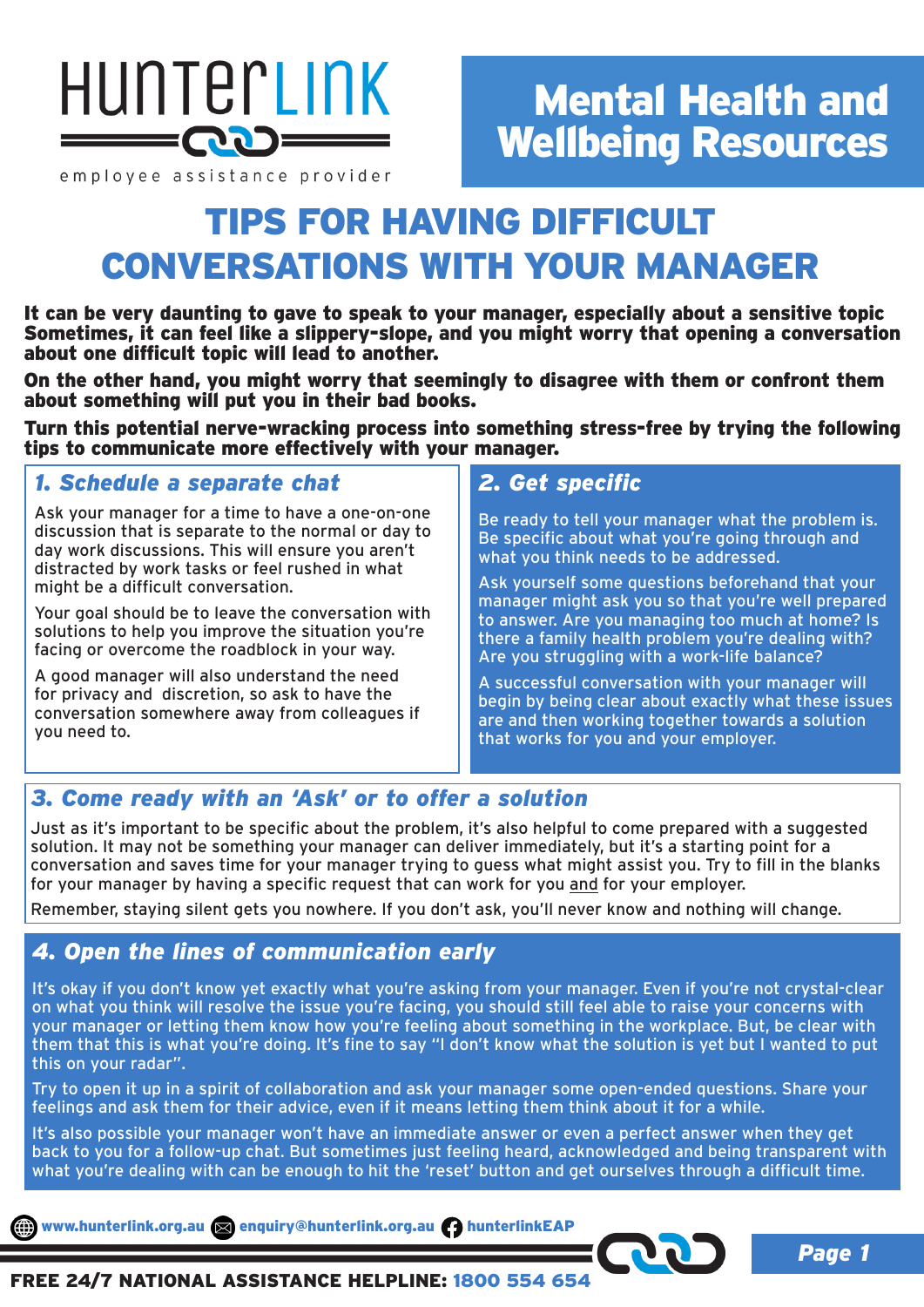

# Mental Health and Wellbeing Resources

employee assistance provider

# TIPS FOR HAVING DIFFICULT CONVERSATIONS WITH YOUR MANAGER

# *5. Things to do*

## *• Clearly state what you need.*

Your manager probably feels under pressure themselves and will want you to give them all the information they need and none they don't. Whether you're just giving them a heads-up or seeking their approval for something, clearly state what's going on and what you're asking for, and keep the commentary to a minimum.

*• Consider your manager's communication style.* Everyone's communication preferences differ. One manager might have an open-door policy and be ready to chat at any time. Others might prefer a heads-up via email or a calendar invite. Timing is also key. Remember, they are busy too, so look for a time when they're less stressed or under pressure so they're in the best frame of mind to have the conversation with you.

## *• Show your value.*

You have a unique mix of skills, experience, qualifications and personality. Remember that these are the reasons you were hired in the first place! You know your job and your opinion will be valued. Speak with confidence, deal with the facts and provide earnest and honest advice. Make reasonable suggestions and show your boss the contribution you're making to the business by trying to improve things.

## *• Establish an open-line of communication.*

If you're concerned that you can't have a difficult conversation with a manager it may be that you don't have enough good conversations around which you can comfortably discuss challenges you're facing. Try to establish a regular, open line of communication built on trust and goodwill so you can have the odd difficult conversation as well.

# *• Be aware of your body language.*

Project confidence. Don't slouch, hold a tall posture and avoid fidgeting or sinking into your seat. Maintain eye-contact and engage with them directly. Practice these techniques beforehand if it's something you know you struggle with.

# *• Plan your time off.*

Of course you are allowed to take your annualleave and it's a good thing, too! Taking time off work is crucial to remaining healthy and productive, but when deciding to take time off work be considerate and proactive about letting your boss know when you want to schedule leave.

Give them plenty of notice to find someone to cover for you or make arrangements for your absence.

Being considerate this way will build your reserves of goodwill with the business and your manager.

## *• Empower your boss or your team.*

If your boss looks good and your team is performing well, then you look good too! Think about ways to make your team, your boss and the business look good and you will establish plenty of goodwill that will help in the long run when a difficult conversation or issue comes along.

## *• Be loyal.*

Don't keep work-related secrets from your boss, especially if they're going to find out eventually anyway. If you've made a mistake, own up to it. You'll get a lot more respect and goodwill from honesty over the long run. A strong-bond with a manager or business owner is vital. Even if one or other of you moves on, you will have made a good contact that could be useful down the track later in your career.

## *• Ask for advice.*

Your manager will appreciate you asking them for advice. It shows that you are open to learning, respect their opinion and are keen to work collaboratively. If you are faced with a problem or just need feedback on something you've been quietly working away on, ask your manager for their opinion. They will respect the fact that you have come to them directly and it will give them a sense of buy-in with your work and your development in the job.

www.hunterlink.org.au and enquiry@hunterlink.org.au hunterlinkEAP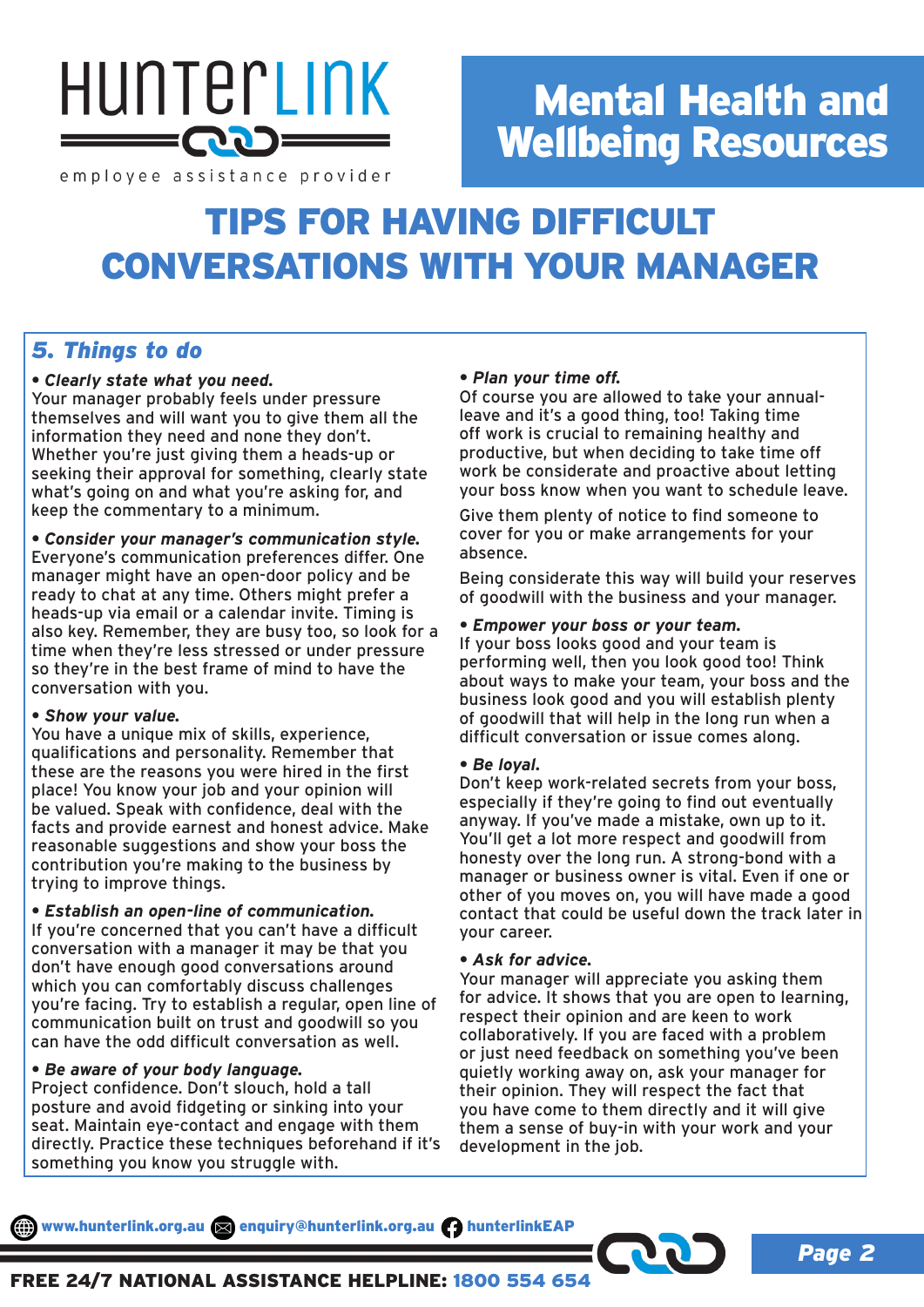

# Mental Health and Wellbeing Resources

employee assistance provider

# TIPS FOR HAVING DIFFICULT CONVERSATIONS WITH YOUR MANAGER

# *6. Things not to do*

## *• Don't beat around the bush.*

If you have something important to say, don't bury it under 10 minutes of commentary or irrelevant details. Start with the crux of the issue and then provide as much extra context as your manager asks you for, rather than overloading them with detail before getting to the main issue.

## *• Hiding your mistakes or challenges.*

It's disloyal and unethical to hide your mistakes in the workplace. If you're experiencing difficulties or challenges, communicate these to your boss. If it's something they can fix then they will want to do whatever they can to guarantee the success of their team. If it's something extra you need in terms of support, they will want to ensure you are in the best position to succeed rather than watch you struggle.

If you inform your manager about the smaller challenges early on then you both avoid the larger issues before they develop.

## *• Going to your boss when you're angry.*

You might be furious by something a colleague or even your manager themselves has said or done, but it's never a good idea to march into someone's office or fire off an angry email while you're angry or emotional. Give yourself a cooling-off period to get your emotions in check, otherwise the issue will become your anger and your reaction rather than the issue at hand.

## *• Letting your boss's mood affect you.*

Does your boss run hot and cold with you and your colleagues? Don't let it get to you. There's every chance they are going through a difficult time in their home or professional lives themselves. You can't change who they are but you can control your timing. Take stock of their mood and only talk to them when they're in a good one.

## *• Waiting for praise.*

You don't need a pat on the back for doing your job. Be confident in the work you're doing but ask for constructive feedback if you feel it would be helpful.

# *• Taking criticism as a personal attack.*

Many people take all forms of criticism personally and believe their manager has a vendetta against them. In truth, almost every manager or business owner just wants to get the job done and get it done well. They don't have time to sit there plotting against you, and it doesn't serve their needs to either.

Criticism is a given, and when it is delivered in a constructive or helpful way it offers a chance to improve. Embrace it, move on and try to take on board the suggestions for change that will help you improve next time.

## *• Throwing people under the bus*

Telling on your colleagues to make yourself seem more capable isn't a good look. People always notice and see through it too. Doing this shows you aren't a team player and can't be trusted. It's always best to work cooperatively and collaboratively with your colleagues rather than running to your boss. Your workmates will notice and appreciate this and so will your manager.

## *• Being too humble*

Accept credit where it's due. It's fine to sing your own praises from time to time, especially during a performance review process or during a one-onone conversation with your manager about how you're finding your work.

www.hunterlink.org.au and enquiry@hunterlink.org.au hunterlinkEAP